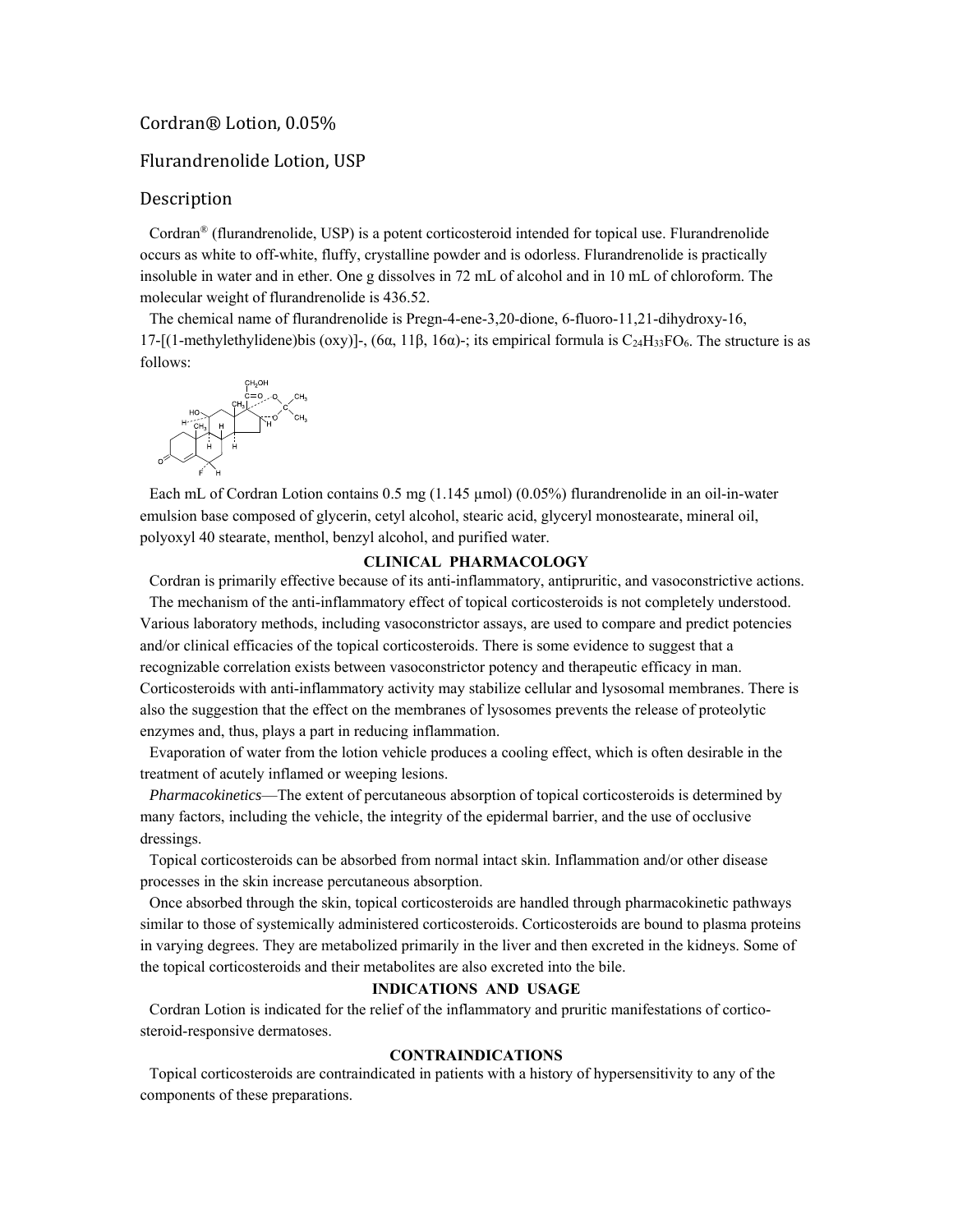### **PRECAUTIONS**

*General*—Systemic absorption of topical corticosteroids has produced reversible hypothalamic-pituitaryadrenal (HPA) axis suppression, manifestations of Cushing's syndrome, hyperglycemia, and glucosuria in some patients.

 Conditions that augment systemic absorption include application of the more potent steroids, use over large surface areas, prolonged use, and the addition of occlusive dressings.

 urinary-free cortisol and ACTH stimulation tests. If HPA axis suppression is noted, an attempt should be made to withdraw the drug, to reduce the frequency of application, or to substitute a less potent steroid. Therefore, patients receiving a large dose of a potent topical steroid applied to a large surface area or under an occlusive dressing should be evaluated periodically for evidence of HPA axis suppression using

 Recovery of HPA axis function is generally prompt and complete on discontinuation of the drug. Infrequently, signs and symptoms of steroid withdrawal may occur, so that supplemental systemic corticosteroids are required.

Pediatric patients may absorb proportionately larger amounts of topical corticosteroids and thus be more susceptible to systemic toxicity (*see* Pediatric Use under **PRECAUTIONS**).

If irritation develops, topical corticosteroids should be discontinued and appropriate therapy instituted.

 In the presence of dermatologic infections, the use of an appropriate antifungal or antibacterial agent should be instituted. If a favorable response does not occur promptly, Cordran should be discontinued until the infection has been adequately controlled.

 information and instructions: *Information for the Patient*—Patients using topical corticosteroids should receive the following

- 1.This medication is to be used as directed by the physician. It is for external use only. Avoid contact with the eyes.
- 2.Do not use Cordran Lotion on the face, underarms, or groin areas unless directed by your physician.
- 3.Patients should be advised not to use this medication for any disorder other than that for which it was prescribed.
- 4.The treated skin area should not be bandaged or otherwise covered or wrapped in order to be occlusive unless the patient is directed to do so by the physician.
- 5.Patients should report any signs of local adverse reactions, especially under occlusive dressing.
- 6.Parents of pediatric patients should be advised not to use tight-fitting diapers or plastic pants on a patient being treated in the diaper area, because these garments may constitute occlusive dressings.
- 7.If no improvement is seen within 2 weeks, contact your physician.
- 8.Do not use other corticosteroid-containing products while using Cordran Lotion without first consulting your physician.
- *Laboratory Tests*—The following tests may be helpful in evaluating the HPA axis suppression:
- Urinary-free cortisol test
- ACTH stimulation test

 performed to evaluate the carcinogenic potential or the effect on fertility of topical corticosteroids. *Carcinogenesis, Mutagenesis, and Impairment of Fertility*—Long-term animal studies have not been

 Studies to determine mutagenicity with prednisolone and hydrocortisone have revealed negative results. *Usage in Pregnancy—Pregnancy Category C*—Corticosteroids are generally teratogenic in laboratory

 have been shown to be teratogenic after dermal application in laboratory animals. There are no adequate steroids. Therefore, topical corticosteroids should be used during pregnancy only if the potential benefit patients or in large amounts or for prolonged periods of time. animals when administered systemically at relatively low dosage levels. The more potent corticosteroids and well-controlled studies in pregnant women on teratogenic effects from topically applied corticojustifies the potential risk to the fetus. Drugs of this class should not be used extensively for pregnant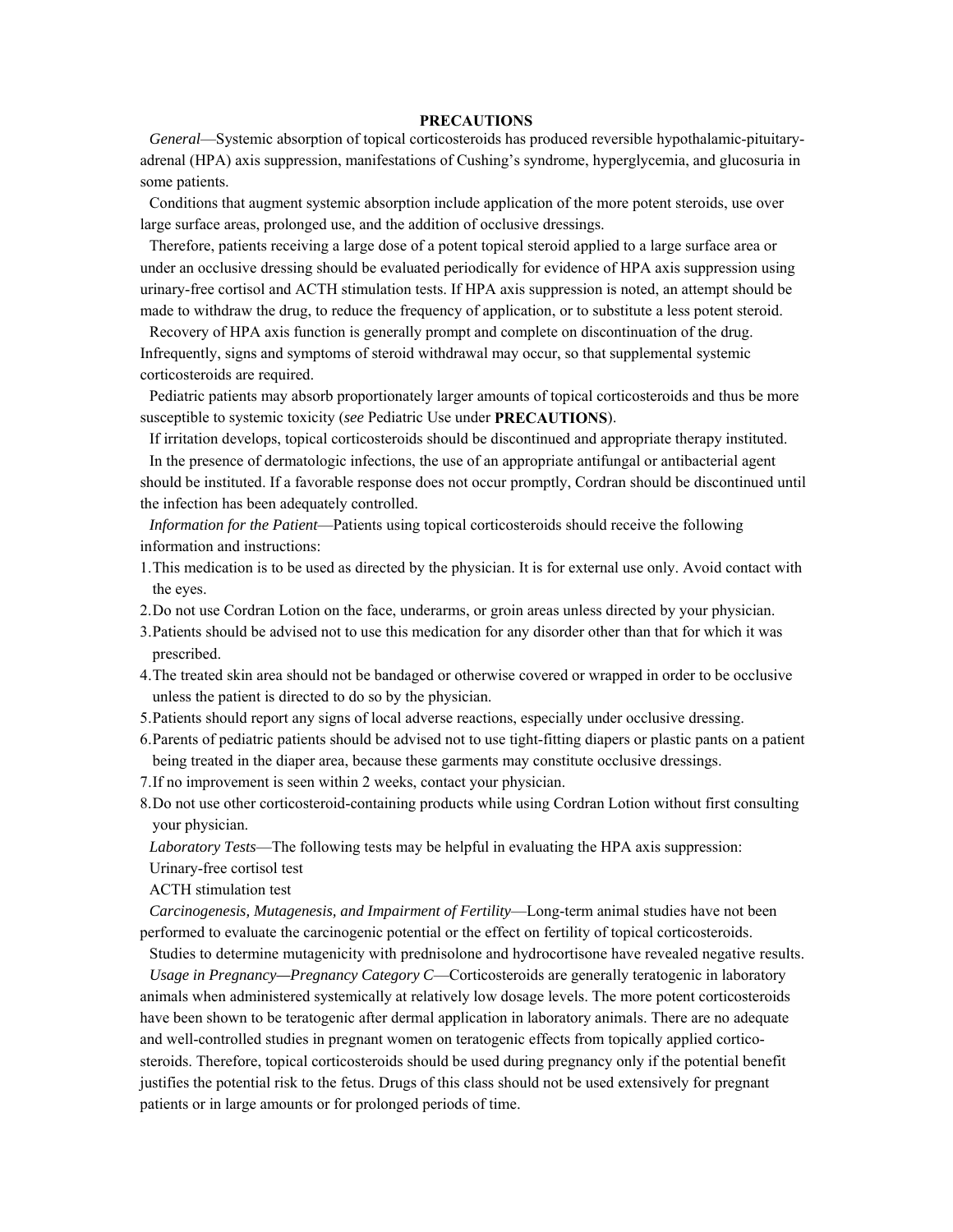*Nursing Mothers*—It is not known whether topical administration of corticosteroids could result in sufficient systemic absorption to produce detectable quantities in breast milk. Systemically administered corticosteroids are secreted into breast milk in quantities *not* likely to have a deleterious effect on the infant. Nevertheless, caution should be exercised when topical corticosteroids are administered to a nursing woman.

 *Pediatric Use*—Pediatric patients may demonstrate greater susceptibility to topical corticosteroid-induced HPA axis suppression and Cushing's syndrome than do mature patients because of a larger skin surface area to body weight ratio.

 hypertension have been reported in pediatric patients receiving topical corticosteroids. Manifestations of adrenal suppression in pediatric patients include linear growth retardation, delayed weight gain, low plasma Hypothalamic-pituitary-adrenal (HPA) axis suppression, Cushing's syndrome, and intracranial cortisol levels, and absence of response to ACTH stimulation. Manifestations of intracranial hypertension include bulging fontanelles, headaches, and bilateral papilledema.

 Administration of topical corticosteroids to pediatric patients should be limited to the least amount compatible with an effective therapeutic regimen. Chronic corticosteroid therapy may interfere with the growth and development of pediatric patients.

#### **ADVERSE REACTIONS**

 The following local adverse reactions are reported infrequently with topical corticosteroids but may occur more frequently with the use of occlusive dressings. These reactions are listed in an approximate decreasing order of occurrence:

Burning Itching Irritation Dryness Folliculitis Hypertrichosis Acneform eruptions Hypopigmentation Perioral dermatitis Allergic contact dermatitis

The following may occur more frequently with occlusive dressings: Maceration of the skin Secondary infection Skin atrophy Striae Miliaria

# **Postmarketing Adverse Reactions**

 The following adverse reactions have been identified during post approval use of flurandrenolide lotion. Because these reactions are reported voluntarily from a population of uncertain size, it is not always possible to reliably estimate their frequency or establish a causal relationship to drug exposure.

*Skin:* skin striae, hypersensitivity, skin atrophy, contact dermatitis, and skin discoloration.

### **OVERDOSAGE**

 Topically applied corticosteroids can be absorbed in sufficient amounts to produce systemic effects (*see*  **PRECAUTIONS**).

# **DOSAGE AND ADMINISTRATION**

Shake well before using. A small quantity of Cordran Lotion should be rubbed gently into the affected